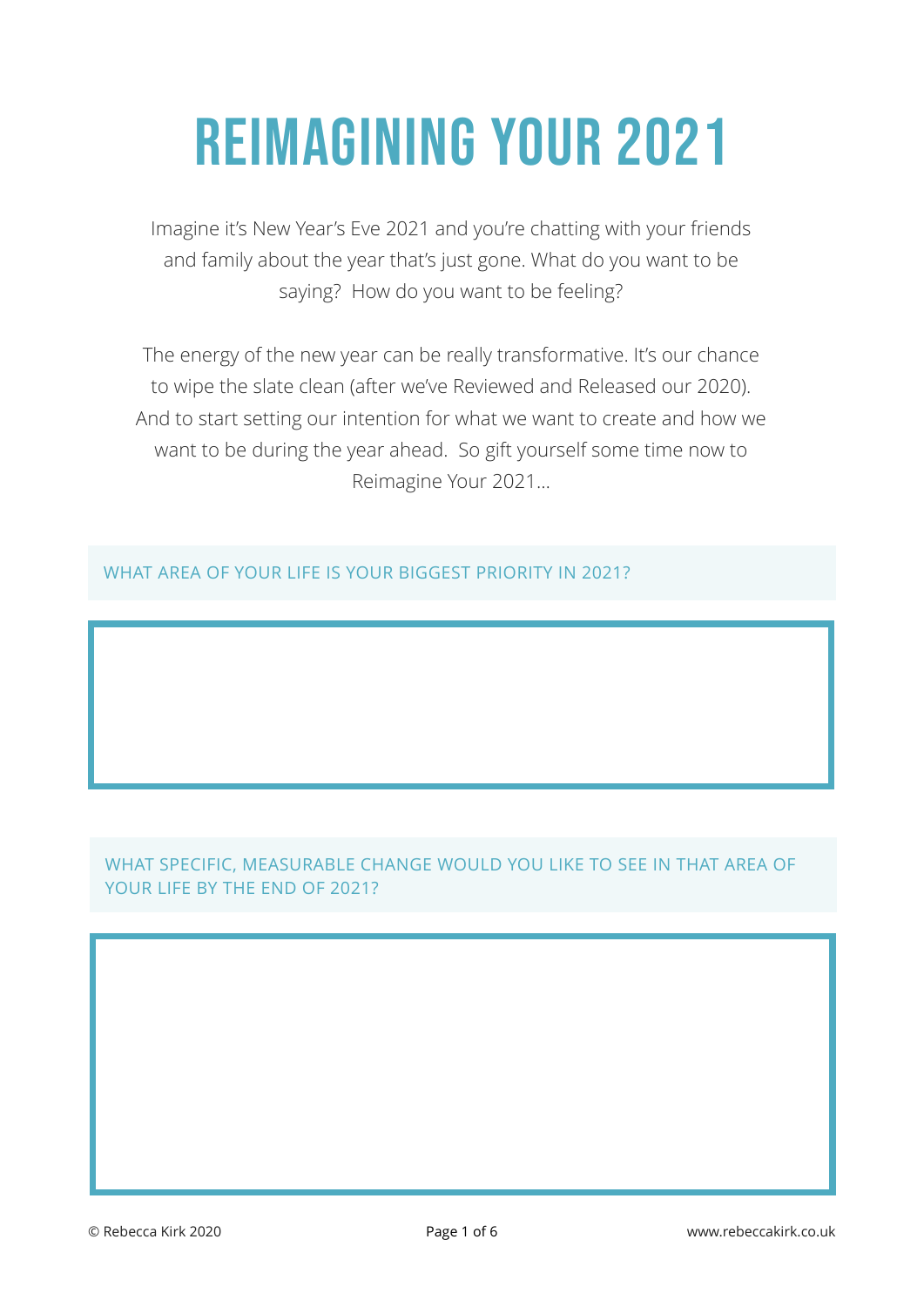WHAT ARE YOU FEELING CALLED TO DO OR BE IN 2021?

IN WHAT WAYS CAN YOU CREATE MORE MEANING AND PURPOSE IN YOUR LIFE IN 2021?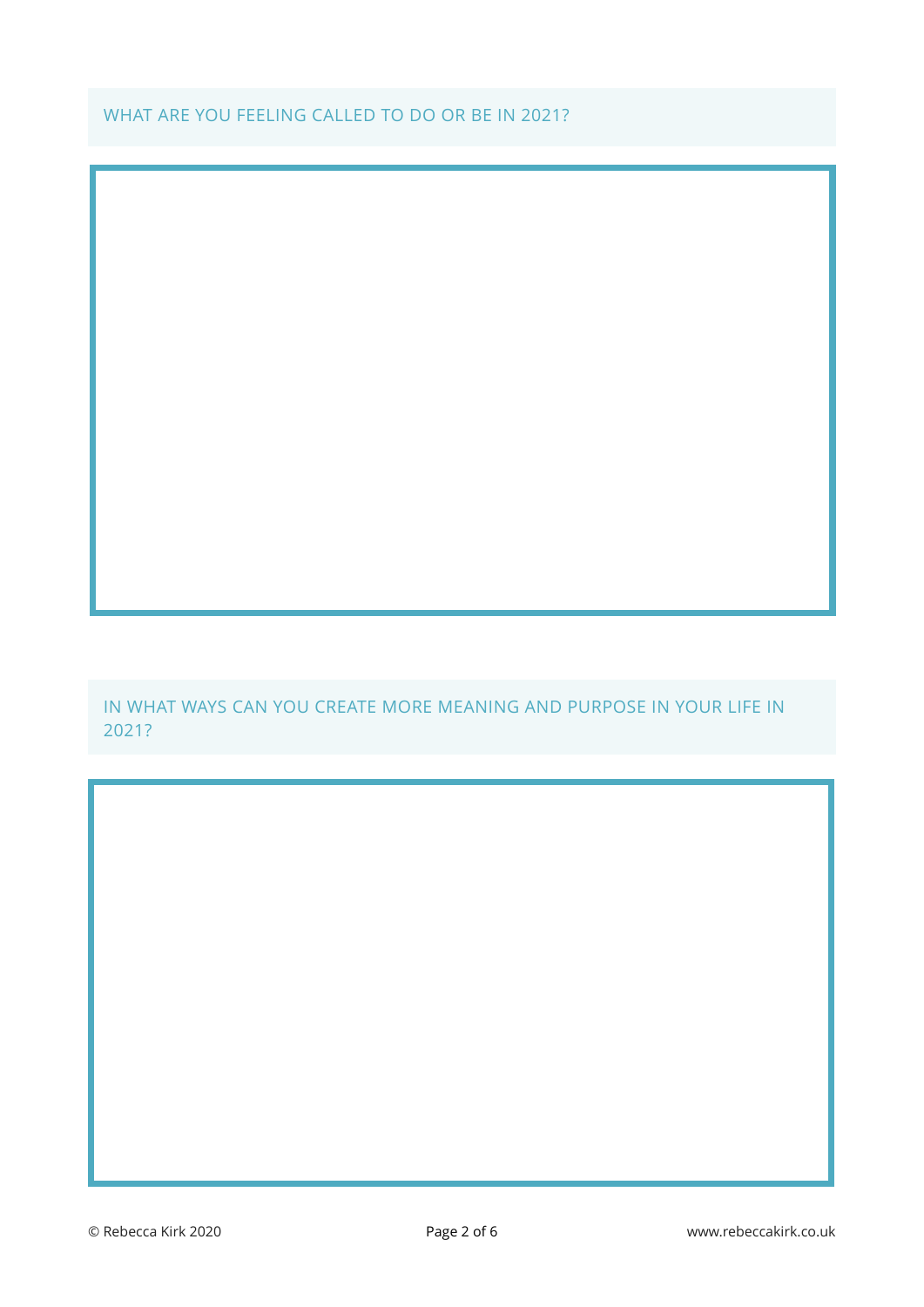WHAT WOULD YOU LIKE TO CREATE MORE SPACE FOR IN 2021?

WHAT WOULD HAVING MORE BALANCE IN 2021 LOOK AND FEEL LIKE TO YOU?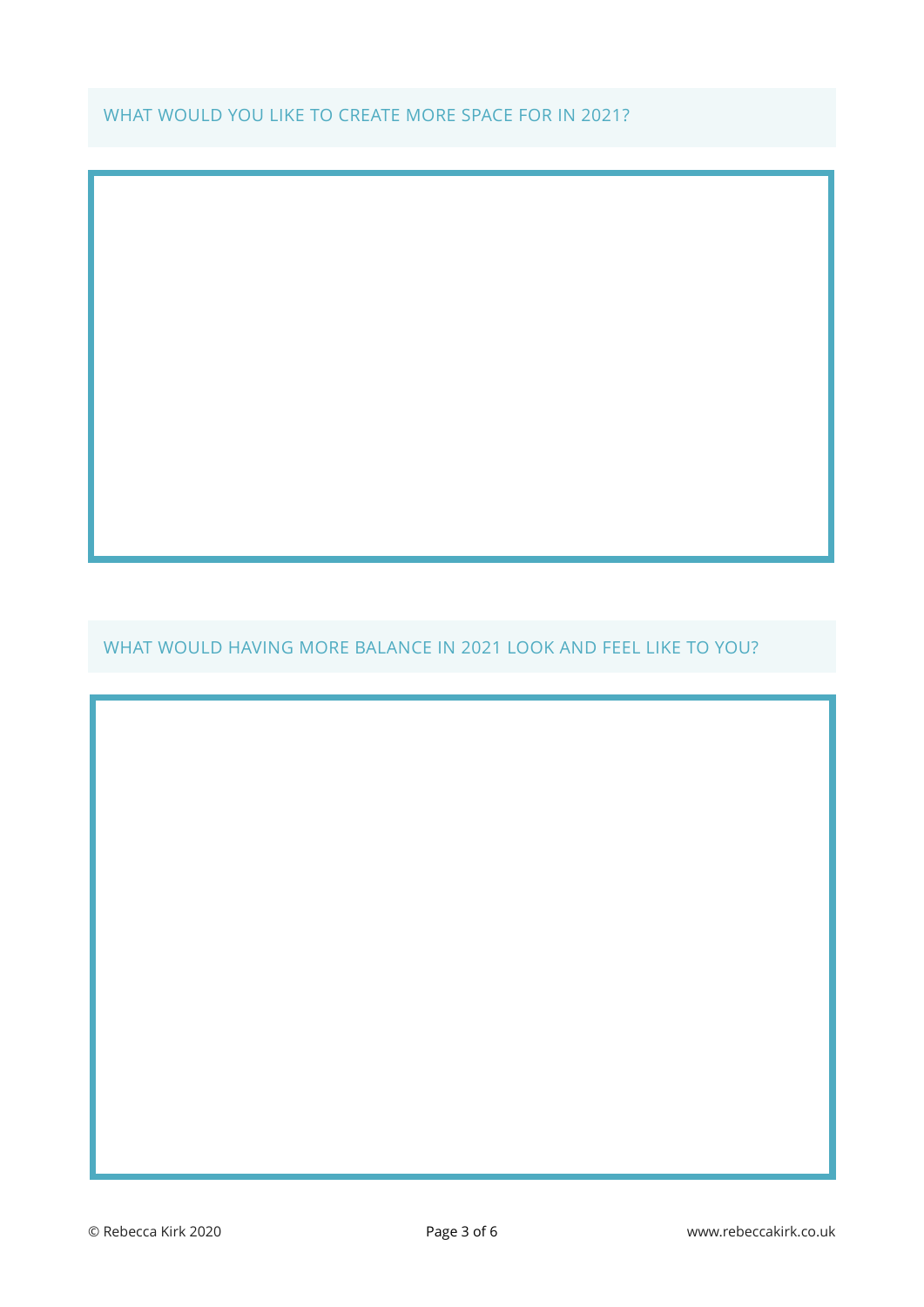HOW WOULD YOU LOVE TO BE FEELING ABOUT YOUR WORK IN 2021?

WHAT ARE YOUR INTENTIONS FOR 2021?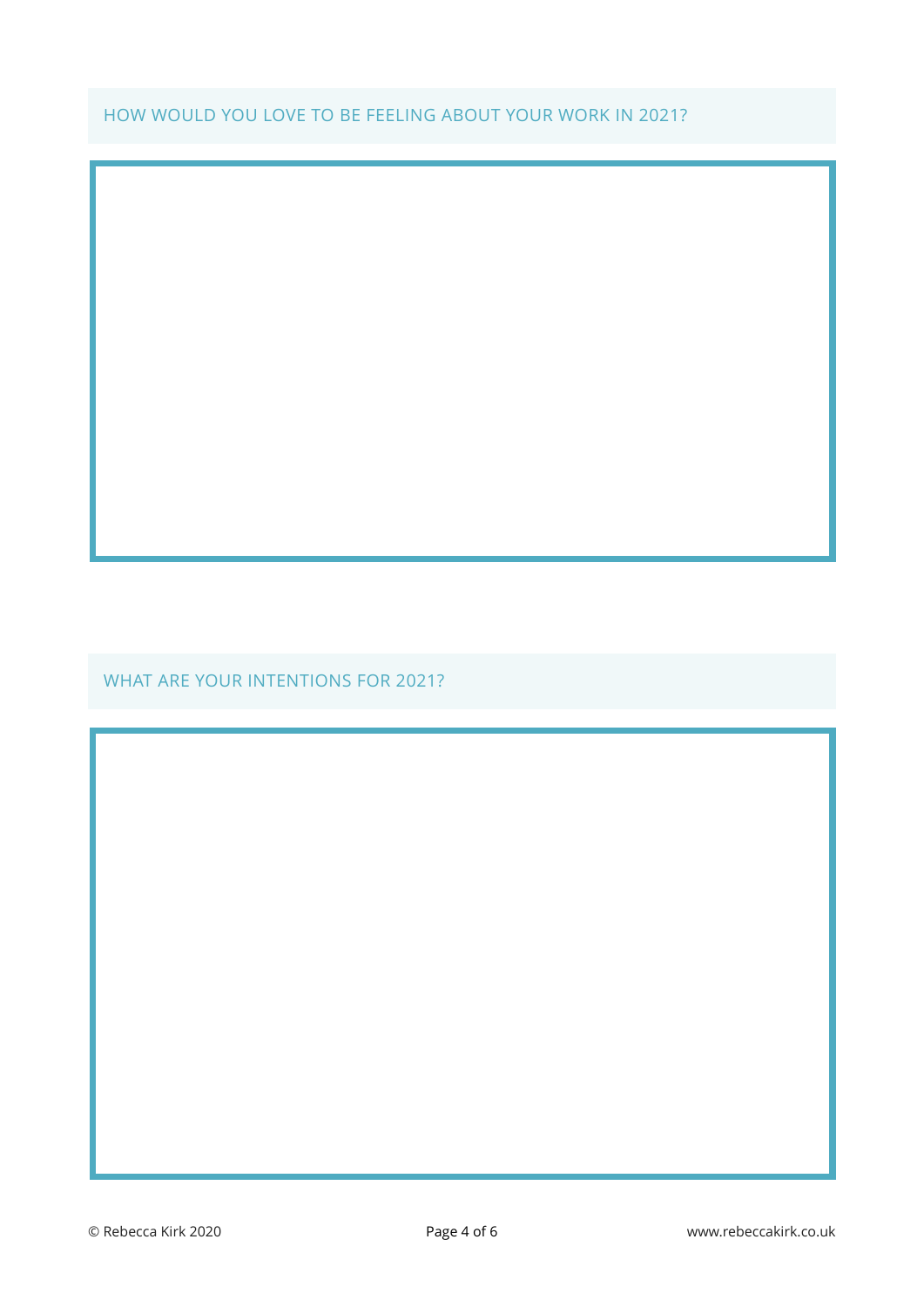## HOW DO YOU PLAN TO MAKE THOSE INTENTIONS A REALITY?

WHAT IS ONE SIMPLE ACTION YOU CAN TAKE IN THIS NEXT WEEK TO BEGIN?